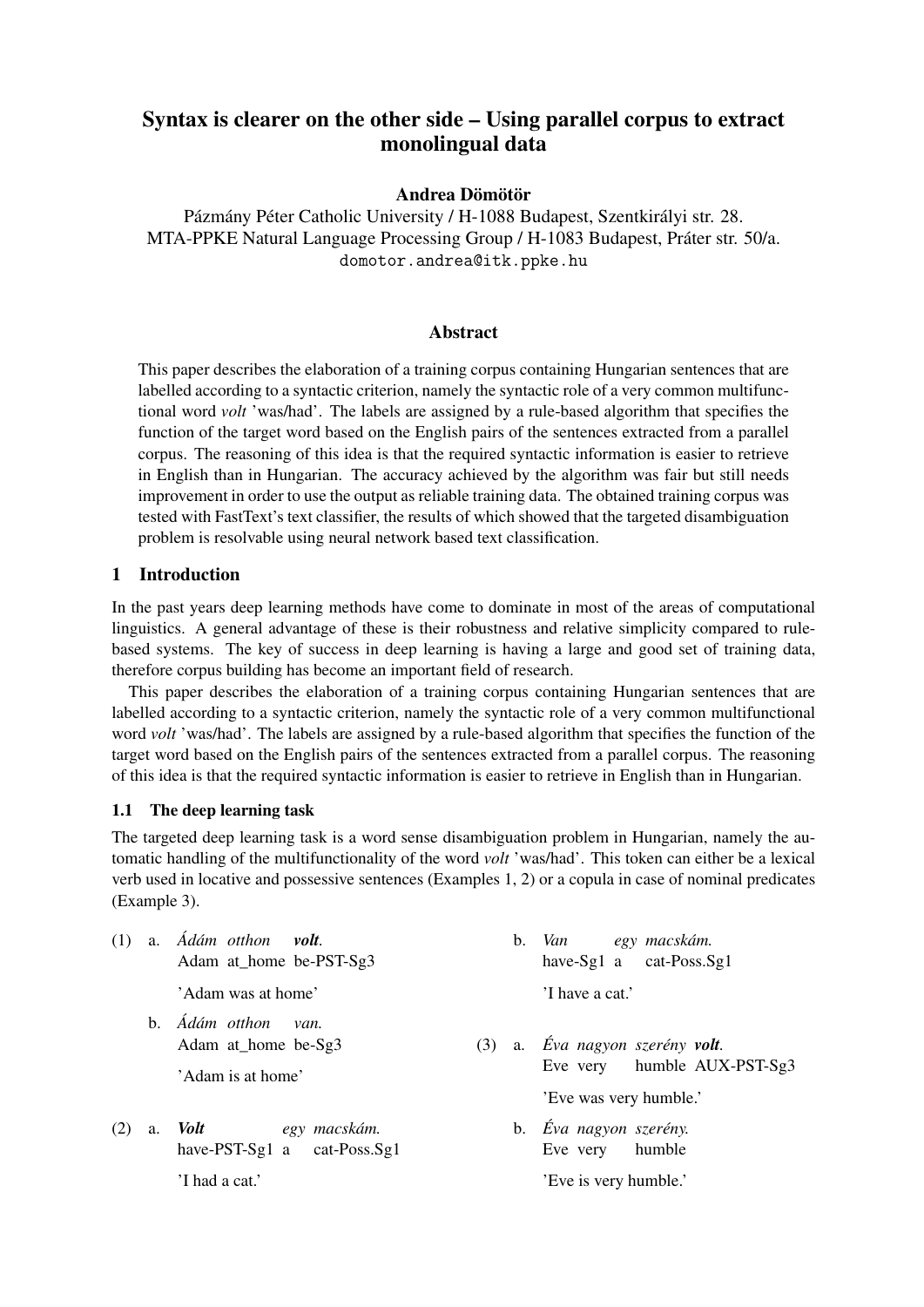The main difference between these functions is that *volt* in Example 3 is omitted in present tense 3rd person while the locative and possessive verbs (Examples 1 and 2) have their present forms *van*. Based on this characteristic of the examined sentence types, this research aims to differentiate between two functions of the word *volt*. These functions will be referred as *copula* (Example 3) and *lexical verb* (Examples 1 and 2) later on. These denominations are different from the Anglo-Saxon terminology where the locative *be* is also considered a copula. However, the studies on Hungarian syntax often narrow the meaning of copula to the auxiliary verb of the nominal predicate because of its exclusive capability of having a zero form. This study follows this traditional Hungarian terminology for the same reason.

In dependency parsing a lexical verb should be considered the head of the sentence while the copula (which can be omitted at least in some persons or tenses) is a complement of the predicative nominal, according to the annotation guidelines of Universal Dependencies (Nivre, 2014). Therefore, the disambiguation of these functions is crucial for parsing. However, as seen in Examples 1 and 3, disambiguation cannot be made based on corresponding lexical items (*be* or *have*) alone because the verb of locative sentences and the auxiliary of the nominal predicate also need to be distinguished, and these are both represented by *be* in English. The disambiguation of the functions of *be* requires a deeper analysis of parse structures.

#### 1.2 The aimed solution

Copular, locative and possessive sentences have clear distinctive structural characteristics, however, a rule-based method is not effective for Hungarian. One source of difficulty is that in Hungarian the word order does not define the syntactic role of the words. Other characteristic that complicates the automatic handling of Hungarian is that it is a so-called pro-drop language, which means that the subject of the sentence is not necessarily overt. Both mentioned characteristics of Hungarian syntax obstacle the detection of predicative nominals to such an extent that the specification of the sentence types listed above would need an in-depth analysis (morphology and NP-chunking). It seems more advantageous to solve this problem with a deep learning method, like neural network based sentence classification.

For this approach a large amount of labelled data is required. This study focuses on the acquisition of training data for a sentence classifier. The obtained data was tested with FastText's text classifier (Joulin et al. (2016), Bojanowski et al. (2016)).

#### 1.3 Baseline results

The results will be compared to the performance of the e-magyar toolset which is an integrated text processing pipeline for Hungarian (Váradi et al. (2018)). The system has 8 modules that cover the most common NLP tasks (tokenizer, morphological analyzer, lemmatizer, POS tagger, dependency parser, constituent parser, NP chunker, NER tagger). For the specific task of this paper I used the dependency parser module (which obviously uses the analyses of the modules of lower levels). A test set of 1000 sentences was parsed and classified according to the parser's analyses. If there was a word in PRED relation with *volt* the sentence was assigned a copular tag, otherwise it received a lexical tag. The tags were reviewed manually. The results are displayed in Table 1.

| Erroneous labels | 186   |
|------------------|-------|
| Accuracy         | 81,4% |

|  | Table 1: Results of the evaluation of the e-magyar tool on 1000 sentences |  |  |  |  |  |  |  |
|--|---------------------------------------------------------------------------|--|--|--|--|--|--|--|
|--|---------------------------------------------------------------------------|--|--|--|--|--|--|--|

As the achieved accuracy result shows, the monolingual pipeline analysis struggles with the ambiguity of *volt*.

#### 2 Method

A neural network based sentence classifier that could solve the problem described in Section 1.1 needs training data with sentences that are annotated with the corresponding function (verb or copula) of the target word. As manual labelling is time-consuming, it was inevitable to find a method for automatic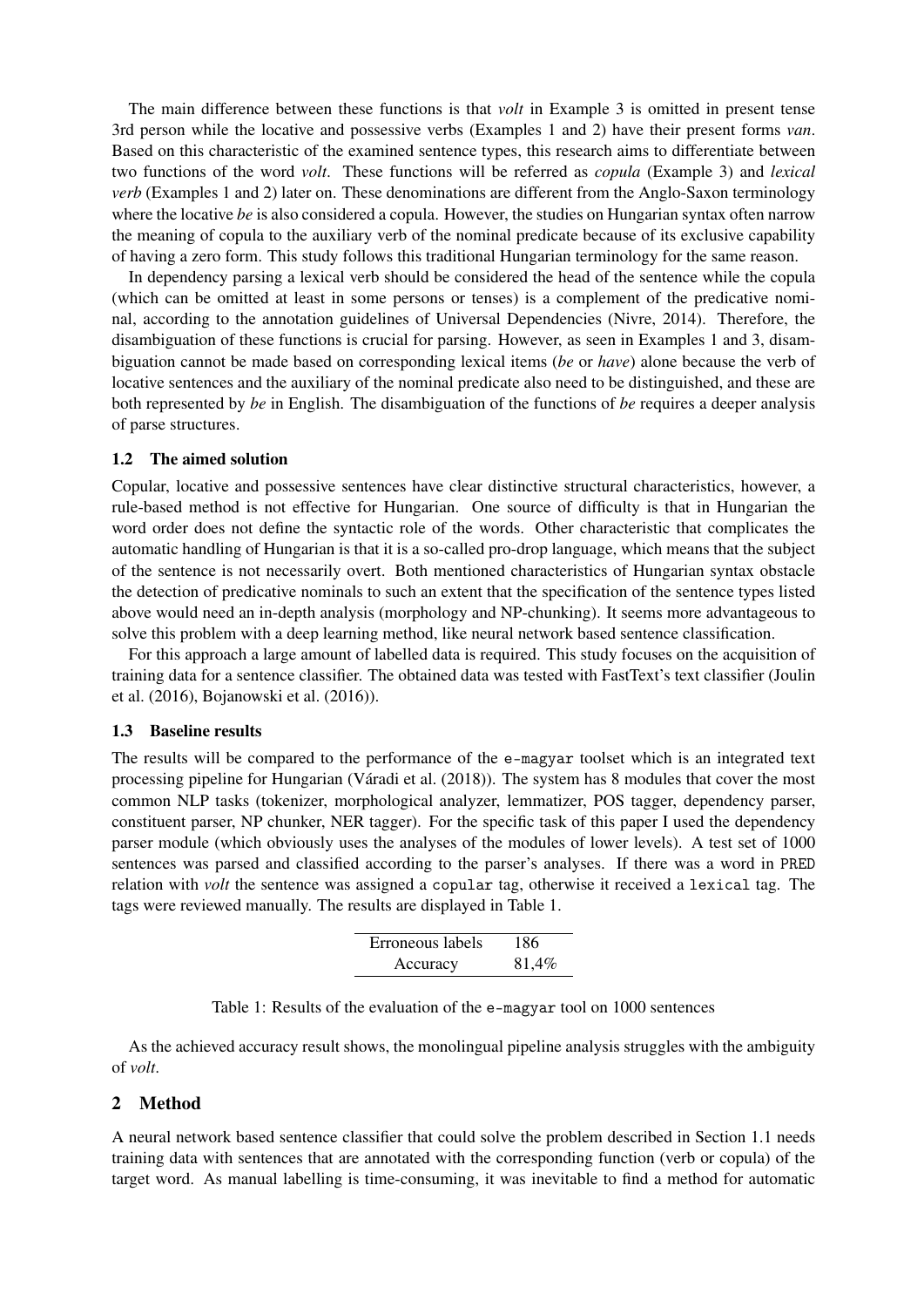labelling. The basic idea of this method is to use an English-Hungarian parallel corpus. Contrary to Hungarian, English has a restricted word order and no pro-drop, which characteristics allow to make syntactic decisions based on local information. That means that the English pairs of the Hungarian sentences can help to define the function of the word *volt*, by applying fewer and simpler rules as if we used the Hungarian part only.

## 2.1 The parallel corpus

For data extraction I used an English-Hungarian lemmatized, morphologically analyzed and disambiguated, word-aligned corpus (Novák et al., 2019). This research did not contribute to the creation of this corpus.

The base of the corpus is OPUS Opensubtitles (Lison and Tiedemann, 2016) which contains 644,5 million tokens of aligned sentences. As first step, both sides of the corpus were morphologically analyzed and disambiguated. The English side was lemmatized with the morpha tool (Minnen et al., 2001) and tagged with Stanford tagger (Toutanova et al., 2003). On the Hungarian side the lemmatization and disambiguation was made with PurePos (Orosz and Novák, 2013) which uses the analyses of the Humor analyzer (Novák, 2014). The analyzed texts were transformed on both sides so that every original token is represented by two tokens: (1) the lemma and its main POS-tag and (2) other morphosyntactic tags belonging to the token.

Example 4 shows a pair of preprocessed sentences (*Szeretlek, kedvesem. – I love you, dear*).

```
(4) a. szeret[IGE] [Ie1] ,[PUNCT] kedves[FN] [PSe1][NOM]
b. I#PRP love#VB [P] you#PRP ,#, dear#RB
```
The preprocessed sentences were word aligned with the fast align programme (Dyer et al., 2013). The alignments of Example 4 are displayed in Table 2.

| szeret[IGE]    | love#VB        |
|----------------|----------------|
| Ie1            | I#PRP, you#PRP |
| ,[PUNCT]       | .#.            |
| kedves[FN]     | dear#RB        |
| $[PSe1]$ [NOM] | dear#RB        |

Table 2: The alignments of Example 4

## 2.2 The labelling algorithm

Having the prepared parallel corpus, the first step was to extract the sentences that contained a form of the target word (*volt*) on the Hungarian side. These sentences were labelled according to the syntactic role (copula or lexical verb) of the target word with a rule-based algorithm implemented in Python3.

The labelling programme first checks the English tokens aligned to *volt*. If *volt* is aligned to a nonauxiliar *have* or an expletive *there*, the sentence is labelled as lexical. If the target word is aligned to a form of *be*, the sentence can either be copular or locative, therefore further rules are required to make the decision. In other cases, the sentence is dismissed because if none of the above listed tokens is aligned to *volt*, the English pair of the sentence can not be used for labelling reliably.

In case of *volt* aligned to *be*, the algorithm selects a "keyword" on the English side, the Hungarian alignments of which define the label of the sentence. The keyword is supposed to represent a (part of a) nominal predicate or a non-nominative argument. Therefore, the algorithm searches for the canonical position of these in English sentences.

For keyword selection the programme first specifies whether the sentence is interrogative. If the sentence is declarative the keyword is the first token following *be* that is not an NP-modifier (*very, more* etc.) or a word of negation (Example 5). If the sentence is a yes-no question or its question word is *what*, *who*, *whose*, *which*, *how* or *why*, the programme follows the same principles as with declaratives but skips one more word due to the inversion of word order (Example 6). If the sentence has another question word (*where*, *when* etc.), the sentence is labelled as lexical.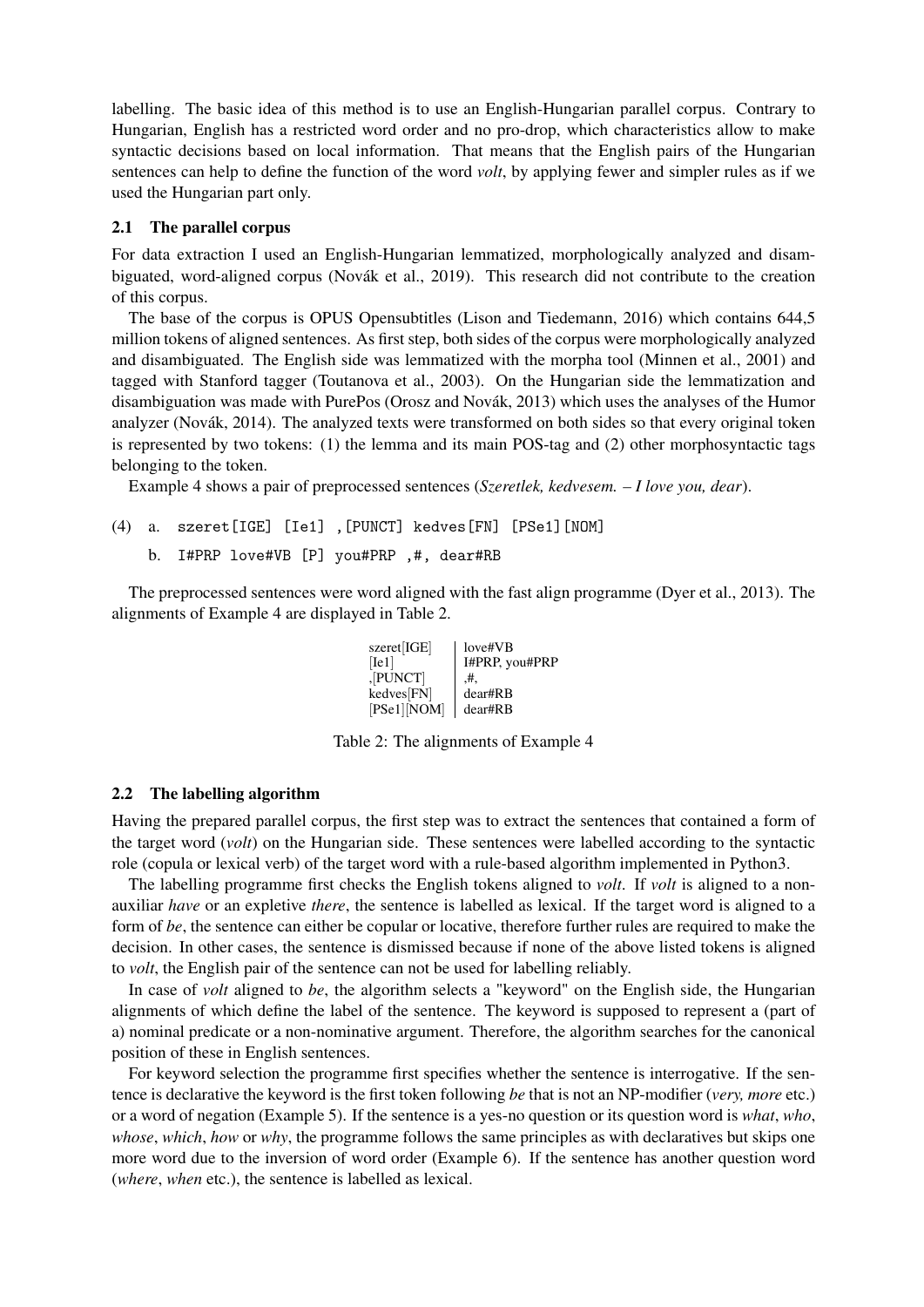|  | (5) a. Régen ez egy kvalitás volt. |  | (6) a. Mi volt ez a zaj?     |
|--|------------------------------------|--|------------------------------|
|  | It used to be a quality.           |  | What was that <b>noise</b> ? |
|  | b. Nem volt otthon.                |  | b. <i>Miről volt szó?</i>    |
|  | He was not <b>at</b> home.         |  | What was it <b>about</b> ?   |

The algorithm then checks the morphological tags aligned to the keyword and labels the sentence based on these. The sentence is assigned a lexical label if the aligned morphological tag is a nonnominative case marker. If the keyword is aligned to a determiner or a nominative nominal the sentence is labelled copular. The tags listed in Table 3 cover all the morphological tags that are aligned to a keyword in the corpus.

|               | lexical                                 | copula         |                              |  |  |
|---------------|-----------------------------------------|----------------|------------------------------|--|--|
| HA            | adverb                                  | DET            | determiner 'the, a an'       |  |  |
| HA   NM       | adverbial pronoun                       | <b>DET INM</b> | determinative pronoun        |  |  |
| NU            | nominal postposition                    | MN             | adjective                    |  |  |
| <b>INE</b>    | inessive 'in'                           | MN   NM        | adjectival pronoun           |  |  |
| <b>SUP</b>    | superessive 'on'                        | <b>FOK</b>     | comparative adjective        |  |  |
| <b>ELA</b>    | elative 'from inside'                   | FF             | superlative adjective        |  |  |
| <b>ADE</b>    | adessive 'at (place)'                   | <b>SZN</b>     | numeral                      |  |  |
| ESSMOD        | modal essive '-ly'                      | SZN   NM       | numeral pronoun              |  |  |
| <b>ILL</b>    | illative 'into'                         | FN             | noun                         |  |  |
| ALL.          | allative 'onto'                         | FN   NM        | nominal pronoun              |  |  |
| SUB           | sublative 'to (somewhere)'              | PS             | possessive nominal           |  |  |
| CAU           | causative 'for (reason)'                | OKEP           | $'$ -ing'                    |  |  |
| <b>ABL</b>    | ablative 'of'                           | MIB            | past participle (adjectival) |  |  |
| <b>HIN</b>    | past participle (passive constructions) |                |                              |  |  |
| INS           | instrumental 'with'                     |                |                              |  |  |
| <b>DEL</b>    | delative 'about'                        |                |                              |  |  |
| DAT           | dative 'to (someone)'                   |                |                              |  |  |
| <b>TER</b>    | terminative 'until'                     |                |                              |  |  |
| TEM           | temporal 'at (time), during'            |                |                              |  |  |
| <b>ESSNUM</b> | numeral essive '(three) of us'          |                |                              |  |  |

Table 3: The morphological tags aligned to keywords and the assigned labels

The algorithm also applies some special lexical rules where the morphological tags would be misleading. First, we should mention a special construction that Kádár (2011) calls *environmental copula construction*. These are NP + VAN 'be' constructions that comprise weather, ambient or environmental conditions. Environmental copula constructions do not behave as "other" copular constructions: they do not omit the copula in present tense third person. This means they should be labelled as sentences with a lexical verb, but the keyword-based part of the algorithm would obviously tag them as copular (see Example 7).

- (7) a. *Sötét volt* dark be-PST-Sg3 and fog *és köd.*
	- 'It was dark and foggy.'
	- b. It was dark and foggy.

Therefore, these constructions are handled lexically, based on a list of nominals that usually form a part of an environmental copular construction.

There are other cases where keyword selection fails and these could be called consistent translational differences. This means that some English copular clauses are consistently translated to Hungarian with a lexical verb.

The most common case of this is the translation of "being right". As seen in Example 8, in Hungarian "being right" is literally expressed as "having the truth" which is, syntactically, a possessive structure but the algorithm labels it as copular based on its English pair. The case of "being lucky" is similar (see Example 9), however, this expression also has a copular version in Hungarian.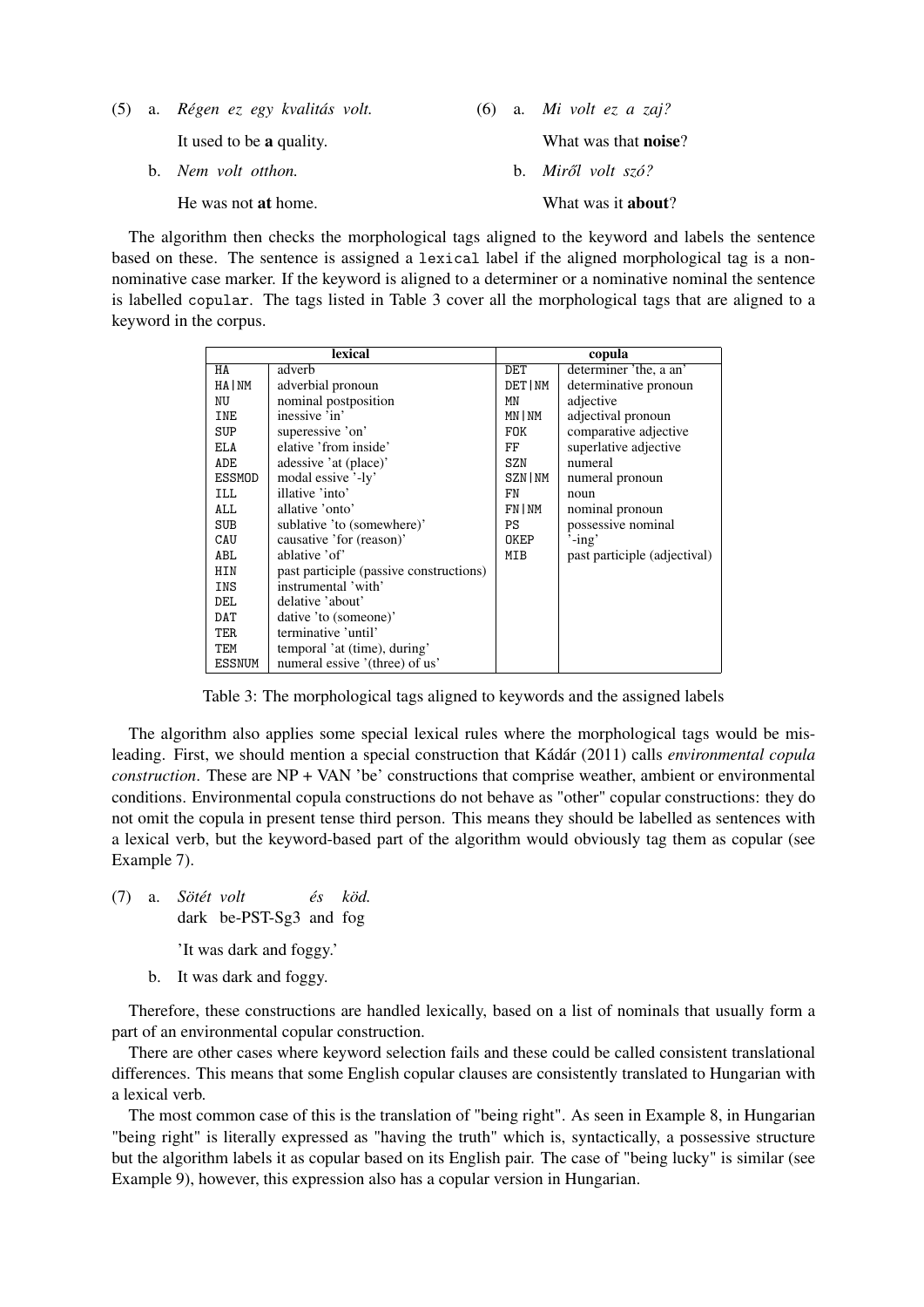|  | $(8)$ a. Igazad<br>volt.<br>truth-Poss.Sg2 have-PST-Sg3 |  | a. <i>Neki</i><br>volt<br>szerencséje.<br>he-DAT have-PST-Sg3 luck-Poss.Sg3 |
|--|---------------------------------------------------------|--|-----------------------------------------------------------------------------|
|  | 'You were right.'                                       |  | He had luck.'                                                               |
|  | b. You were right.                                      |  | b. He was lucky.                                                            |

The algorithm handles these cases (and two further similar ones: "being necessary" and "being ready") with exceptional lexical rules.

The labelling algorithm is summarized in Table 4.

| <b>Step 1:</b> Check aligns of <i>volt</i>       |                    |  |  |  |  |
|--------------------------------------------------|--------------------|--|--|--|--|
| have                                             | lexical            |  |  |  |  |
| there                                            | lexical            |  |  |  |  |
| he                                               | go to Step 2       |  |  |  |  |
| other                                            | dismiss sentence   |  |  |  |  |
| <b>Step 2:</b> Special lexical rules             |                    |  |  |  |  |
| environmental copular construction               | lexical            |  |  |  |  |
| right, lucky, necessary, ready                   | lexical            |  |  |  |  |
| other                                            | go to Step 3       |  |  |  |  |
| Step 3: Keyword selection                        |                    |  |  |  |  |
| declarative sentence                             | token following be |  |  |  |  |
| yes-no question                                  | $be + 2$ tokens    |  |  |  |  |
| what, who, whose, which, how, why                | $be + 2$ tokens    |  |  |  |  |
| other wh-question                                | lexical            |  |  |  |  |
| <b>Step 4:</b> Assign label according to keyword |                    |  |  |  |  |

Table 4: Summary of the labelling algorithm

#### 2.3 Sentence classification

The obtained labelled corpus was used as training data for FastText's text classifier. I prepared two versions of the training corpus: one contains the original sentences while in the other the sentences are represented with the POS-tags of their words only. Both corpora were trained for the same classification task.

# 3 Results

The output of the labelling script was 791130 labelled sentences, 458270 of which was tagged as copular and 332860 as containing a lexical verb. These numbers show that the target word - as expected - is extremely common which allows to build a reasonably big corpus for our specific task.

The performance of the algorithm was evaluated on a random sample of 1000 sentences, 598 of which is copular and 402 contains a lexical *volt*. (The same sentences were used for the baseline test described in Section 1.3.) The labels that the algorithm gave on this sample were reviewed manually, and also corrected so that FastText could use the same sample as gold standard test data. The results are displayed in Table 5.

| Erroneous labels | 108   |
|------------------|-------|
| Accuracy         | 89,2% |

The labelling algorithm overperformed the baseline result (81,4%) significantly, however the achieved accuracy is still far from a gold standard training corpus. The obtained labelled corpus was subject to the neural network based classification experiment anyways.

The accuracy results of FastText classifier are displayed in Table 6. As seen, the classifier works well despite the deficiencies of the training corpus.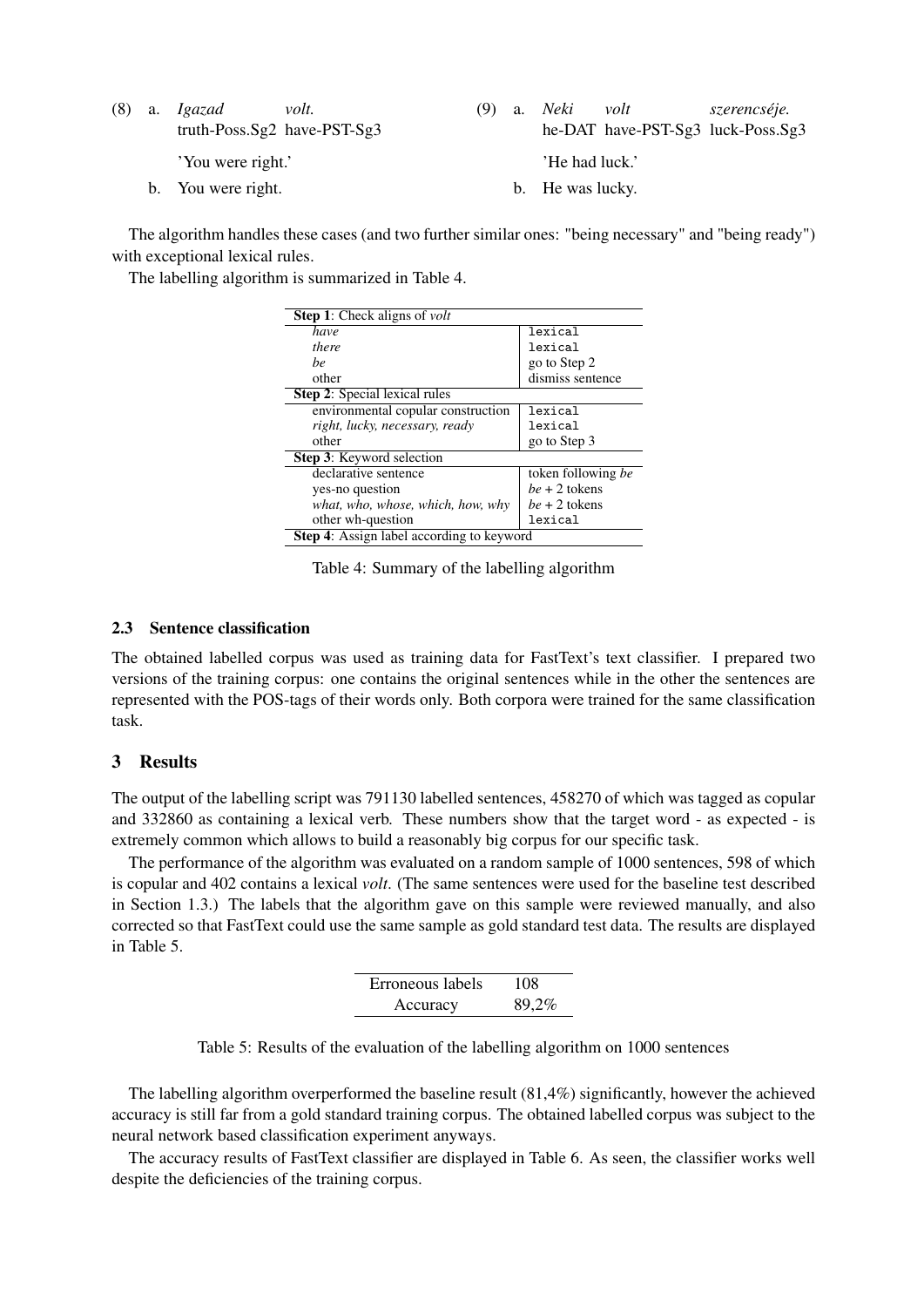| Original sentences | 89,6% |
|--------------------|-------|
| POS-tags           | 91,5% |

Table 6: Results of sentence classification (FastText)

# 4 Discussion

As seen in Section 3 both the labelling algorithm and the sentence classifier achieved significantly higher accuracy than the baseline, however, the quality of the training corpus still needs to be improved. This section reviews the labelling algorithm's most common reasons of failure and the possibilities to avoid them.

# 4.1 Translational differences

The error analysis of the labelling algorithm revealed that the major part of errors does not originate from the algorithm itself. There are labelling mistakes that can be considered "extraneous", because they are caused by erroneous POS-tagging or alignment. Other very common sources of errors are the occasional differences between the English sentences and their Hungarian translations. The algorithm attempts to avoid this problem by disregarding those sentences where *volt* is not aligned to either *be* or *have*. But this constraint still allows a considerable number of sentences where the inconsistent structural, or sometimes also semantic differences of the paired sentences cause difficulties to the labelling algorithm. In Example 10 the Hungarian sentence (10a) is copular but in its English pair (10b) the verb (aligned to *volt*) is *have*, therefore the algorithm assigned a lexical label to the sentence. Example (11a) is a locative sentence but the programme considered it copular based on its English version (11b), which is indeed copular.

|  | $(10)$ a. Egy rossz álom volt.<br>a bad dream AUX-PST-Sg3 |  | (11) a. $\tilde{O}k$ voltak itt először.<br>they be-PST-Pl3 here first |
|--|-----------------------------------------------------------|--|------------------------------------------------------------------------|
|  | 'It was a bad dream.'                                     |  | They were here first.'                                                 |
|  | b. You had a bad dream.                                   |  | b. They were the first ones here.                                      |

These errors can hardly be avoided, however, the handling of translational differences may worth further consideration. Other possible solution could be the use of parallel corpora with "stricter" translations, like documents of the European Union. The disadvantage of this approach would be the limited domain.

## 4.2 Special cases

The error analysis also revealed some special cases that are not covered properly by the current version of the algorithm.

A recurrent problem was the handling of nominals with arguments, like "being sure about something" or "being responsible for something" (Example 12). In some of these cases the argument is omitted in the English sentence but it is present in its Hungarian pair. Therefore, the case marker of the argument on the Hungarian side is aligned to the English nominal which is often the labelling algorithm's keyword. As described in Section 2.2 a keyword aligned to a non-nominative case marker indicates that the sentence has a lexical *volt* which is not true in these cases.

- (12) a. *bárki* whoever ever AUX-PST-Sg3 it-CAU the responsible *is volt érte a felel ˝os.* 'whoever was responsible for it.'
	- b. whoever was responsible.

The handling of these special cases needs a more detailed analysis.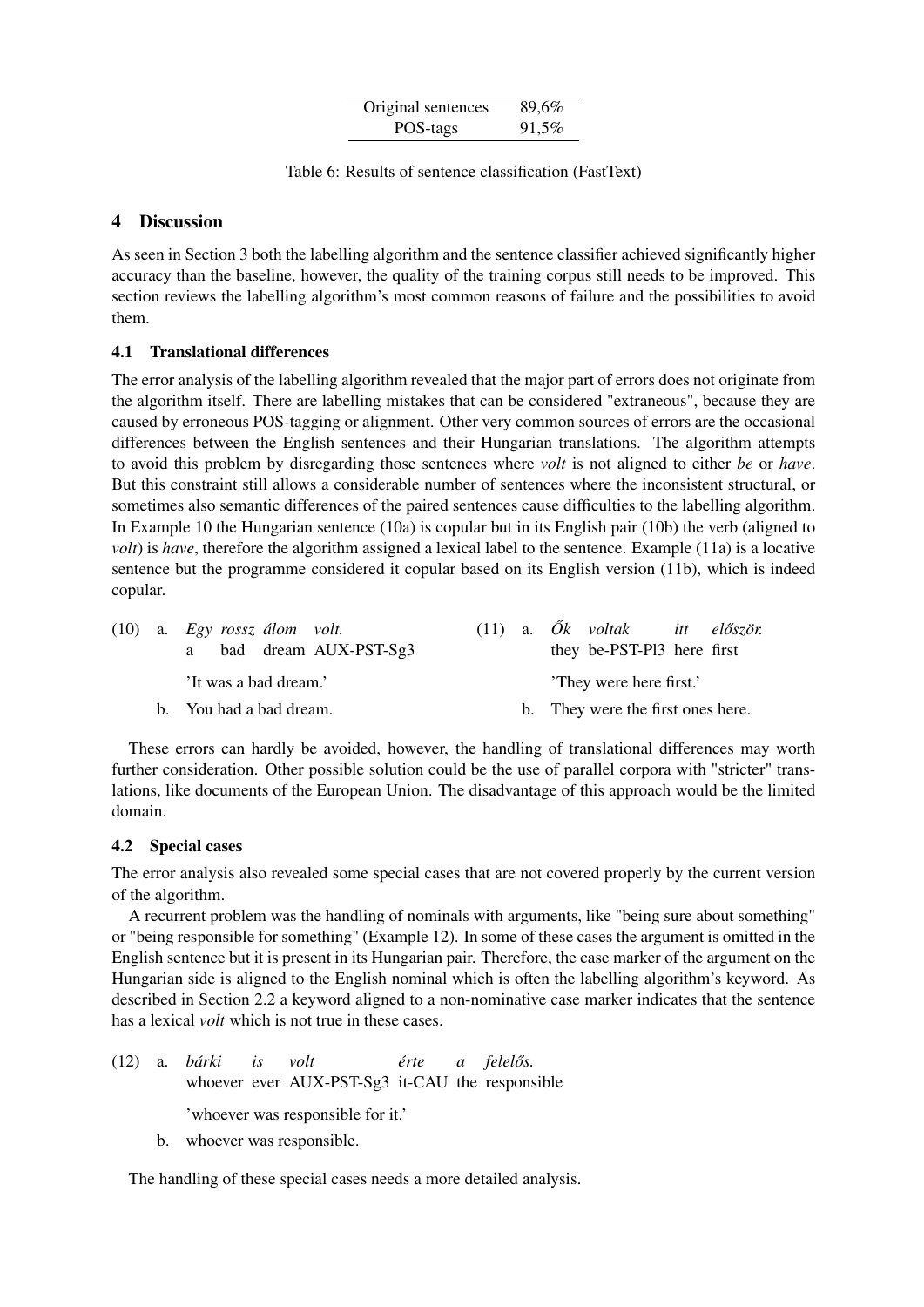### 5 Conclusions

The main idea of this paper was to retrieve syntactic information in a parallel corpus, by relying on another language in which the automatic disambiguation of the structure is easier. The described algorithm uses English sentences to define the syntactic role of a target word in the Hungarian translations. The goal was to create a labelled corpus that can be used as training data for a neural network based sentence classifier.

The results show proof of concept for the idea, although the accuracy still needs to be improved. The classifier, however, seems to deal fairly with the deficiencies of the training corpus, especially if we use the POS-tags instead of words. The cause of the difference of performance of the two kinds of training corpus may be the small size of the corpora. If only the POS-tags are used the vocabulary is significantly smaller which facilitates the creation of good embeddings. The successful classification based on POStags also demonstrates that the difference between copular and lexical *volt* is in great part coded in the sentence structure.

In sum, the experiments described in this paper demonstrated that parallel corpora can be useful to support syntactic analysis in any cases where the targeted structure is more explicit in an another language. On the other hand, FastText's results confirmed that neural network based text classifiers are not for sentiment or topic identification only, they can capture structural differences as well.

## References

- Piotr Bojanowski, Edouard Grave, Armand Joulin, and Tomas Mikolov. 2016. Enriching word vectors with subword information. *CoRR*.
- Chris Dyer, Victor Chahuneau, and Noah A. Smith. 2013. A Simple, Fast, and Effective Reparameterization of IBM Model 2. In *Proceedings of the 2013 Conference of the North American Chapter of the Association for Computational Linguistics: Human Language Technologies*, pages 644–648. Association for Computational Linguistics.
- Armand Joulin, Edouard Grave, Piotr Bojanowski, and Tomas Mikolov. 2016. Bag of tricks for efficient text classification. *CoRR*.
- Edit Kádár. 2011. Environmental Copula Constructions in Hungarian. *Acta Linguistica Hungarica*, 2011(4):417– 447.
- Pierre Lison and Jörg Tiedemann. 2016. OpenSubtitles2016: Extracting Large Parallel Corpora from Movie and TV Subtitles. In Nicoletta Calzolari (Conference Chair), Khalid Choukri, Thierry Declerck, Sara Goggi, Marko Grobelnik, Bente Maegaard, Joseph Mariani, Helene Mazo, Asuncion Moreno, Jan Odijk, and Stelios Piperidis, editors, *Proceedings of the Tenth International Conference on Language Resources and Evaluation (LREC 2016)*, Paris, France, may. European Language Resources Association (ELRA).
- Guido Minnen, John A. Carroll, and Darren Pearce. 2001. Applied morphological processing of English. *Natural Language Engineering*, 7(3):207–223.
- Joakim Nivre. 2014. Nonverbal Predication and Copulas in UD v2. http://universaldependencies.org/ v2/copula.html. Accessed: 2019-02-27.
- Attila Novák. 2014. A New Form of Humor Mapping Constraint-Based Computational Morphologies to a Finite-State Representation. In Nicoletta Calzolari, Khalid Choukri, Thierry Declerck, Hrafn Loftsson, Bente Maegaard, Joseph Mariani, Asuncion Moreno, Jan Odijk, and Stelios Piperidis, editors, *Proceedings of the Ninth International Conference on Language Resources and Evaluation (LREC'14)*, pages 1068–1073, Reykjavik, Iceland, May. European Language Resources Association (ELRA). ACL Anthology Identifier: L14-1207.
- Attila Novák, László János Laki, and Borbála Novák. 2019. Mit hozott édesapám? Döntést Idiomatikus és félig kompozicionális magyar igei szerkezetek azonosítása párhuzamos korpuszból [identification of Hungarian idiomatic and light verb constructions from a parallel corpus]. In *XV. Magyar Számítógépes Nyelvészeti Konferencia (MSZNY 2019) [15th Hungarian Conference on Computational Linguistics]*, pages 63–71, Szeged. Szeged University.
- György Orosz and Attila Novák. 2013. PurePos 2.0: a hybrid tool for morphological disambiguation. In *Proceedings of the International Conference on Recent Advances in Natural Language Processing (RANLP 2013)*, pages 539–545, Hissar, Bulgaria. Incoma Ltd. Shoumen, Bulgaria.